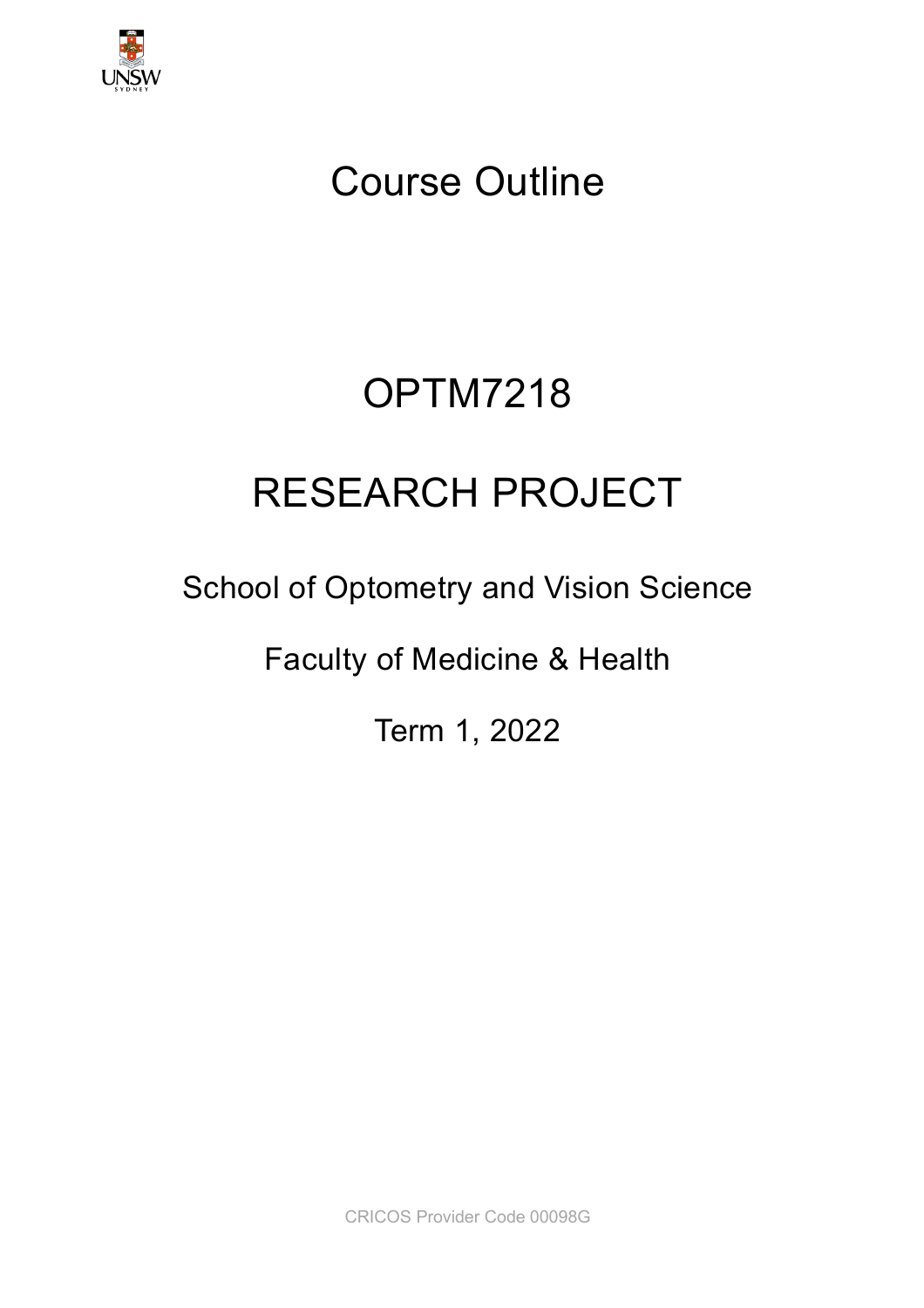### **1. Staff**

| <b>Position</b>        | Name & Email                                    | <b>Consultation times and locations</b>                                        |
|------------------------|-------------------------------------------------|--------------------------------------------------------------------------------|
| Course<br>Convenor     | Blanka Golebiowski<br>b.golebiowski@unsw.edu.au | By appointment, please email.                                                  |
| Research<br>Supervisor | Specific to selected research project           | By appointment and regular meetings determined<br>by supervisor; please email. |

### **2. Course information**

Units of credit: 12 UOC (4 UOC/Term; Term 1, 2 and 3. Full time. 3 Terms total = 12UOC)

Pre-requisite(s): None.

Teaching times and locations: Terms 1, 2 and 3. Flexible times, made by arrangement with research supervisor. It is the responsibility of the student to organise times and meetings with the supervisor. The course convenor can also provide guidance as needed.

#### **2.1 Course summary**

OPTM7218 Research Project is a directed research investigation into a topic in Optometry or Vision Science with a duration of one year. This may be carried out either on campus or within the student's professional practice with primary supervision from the University. In exceptional circumstances research may be conducted remotely with primary supervision from the University.

OPTM7218 involves little or no didactic teaching, and a large component of hands-on learning. You will be required to work on a research project with supervision, and this may include data collection, data analysis and a written report of your work.

At the beginning of this course, you will choose a topic of interest, and directly contact a member of academic staff able and willing to supervise you in that area. At the beginning of term, you will need to discuss with your supervisor the form your project will take.

Due to time limitations, you need to draft a timeline for your project soon after early discussions with your supervisor. Make sure you both agree that the timeline is realistic. Writing should take place throughout the course and will form a significant part of your research report, to be submitted at the end of the course.

#### **2.2 Course aims**

The aim of the course is to develop skills in the process of research, including an ability to search and critically read the literature, to consider ethical aspects of research, to analyse and interpret data, to effectively communicate effectively research findings and to identify ways in which these findings may change current thinking in the relevant research area.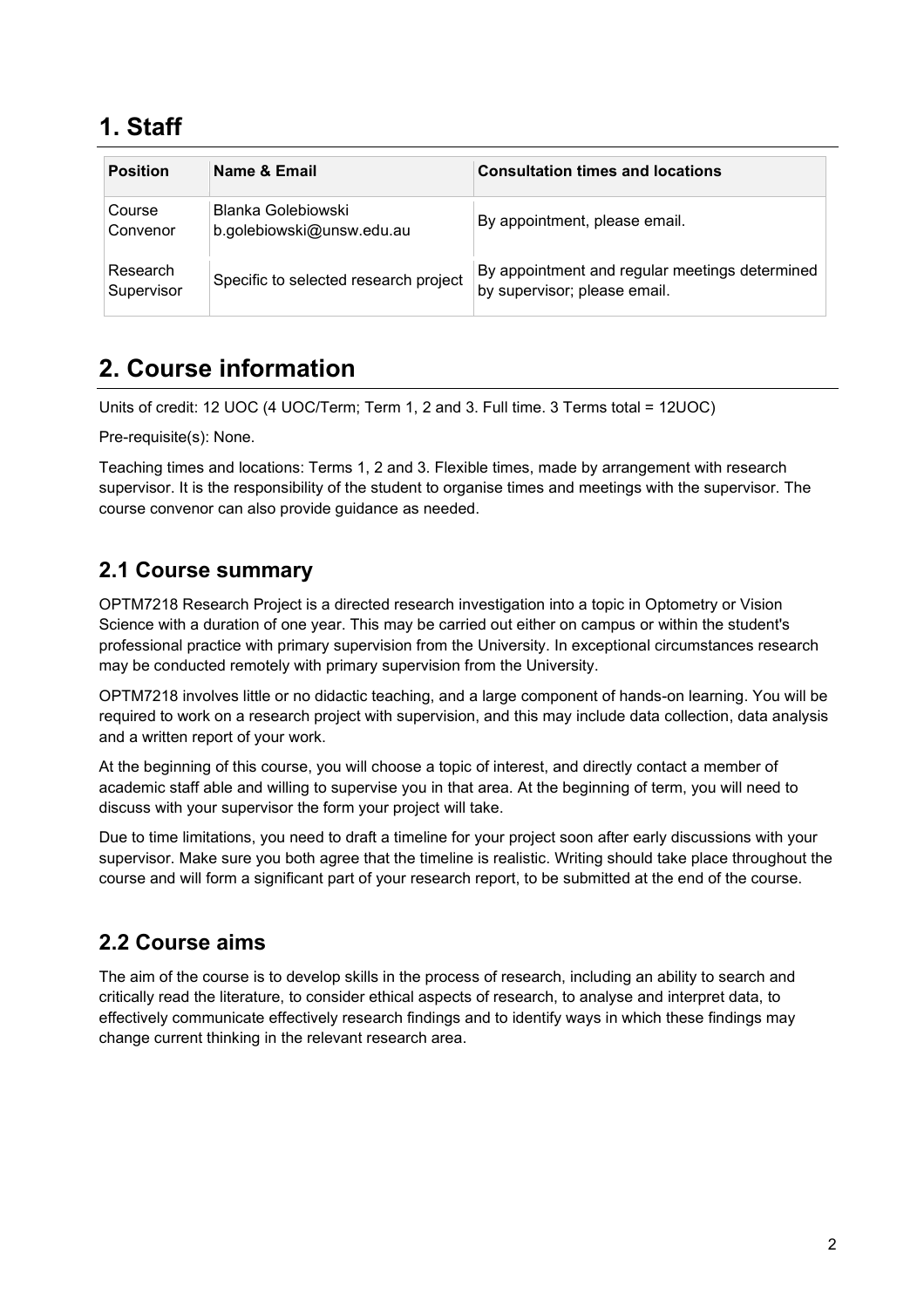#### **2.3 Course learning outcomes (CLO)**

At the successful completion of this course you (the student) should be able to:

- 1. Undertake independent research in optometry and vision science.
- 2. Communicate disciplinary knowledge and research findings in both written and oral form.
- 3. Show strong information literacy skills by conducting an analytical literature review.
- 4. Demonstrate an ability to undertake scientific research and understanding of the research process as applied to optometry and vision science.
- 5. Construct a research project report that demonstrates critical thinking and judgement in developing new understanding.
- 6. Demonstrative cognitive skills that review, analyse, consolidate and synthesise knowledge.

#### **2.4 Relationship between course and program learning outcomes and assessments**

Program Learning Outcomes (PLO) can be found in the UNSW Handbook: https://www.handbook.unsw.edu.au/postgraduate/programs/2022/8073?year=2022

| <b>Course</b><br>Learning<br><b>Outcome</b><br>(CLO) | <b>LO Statement</b>                                                                                                                                       | Program<br>Learning<br><b>Outcome (PLO)</b> | <b>Related Tasks &amp;</b><br><b>Assessment</b>                    |
|------------------------------------------------------|-----------------------------------------------------------------------------------------------------------------------------------------------------------|---------------------------------------------|--------------------------------------------------------------------|
| CLO <sub>1</sub>                                     | Undertake independent research in<br>optometry or vision science.                                                                                         | PLO 3181:<br>$1 - 7$                        | Research report;<br>presentation;<br>participation in the project. |
| CLO <sub>2</sub>                                     | Communicate disciplinary knowledge and<br>research findings in both written and oral<br>form.                                                             | PLO 3181:<br>1, 2, 3, 4, 7                  | Research report;<br>presentation                                   |
| CLO <sub>3</sub>                                     | Show strong information literacy skills by<br>conducting an analytical literature review.                                                                 | PLO 3181:<br>1, 2, 3, 7                     | Research report;<br>presentation                                   |
| CLO <sub>4</sub>                                     | Demonstrate an ability to undertake<br>scientific research and understanding of the<br>research process as applied to optometry<br>and/or vision science. | PLO 3181:<br>$1 - 7$                        | Research report;<br>presentation;<br>participation in the project  |
| CLO <sub>5</sub>                                     | Construct a research project report that<br>demonstrates critical thinking and judgement<br>in developing new understanding.                              | PLO 3181:<br>1, 3, 4, 7                     | Research report;<br>participation in the project                   |
| CLO <sub>6</sub>                                     | Demonstrative cognitive skills that review,<br>analyse, consolidate and synthesise<br>knowledge.                                                          | PLO 3181:<br>1, 3, 4, 7                     | Research report;<br>presentation;<br>participation in the project  |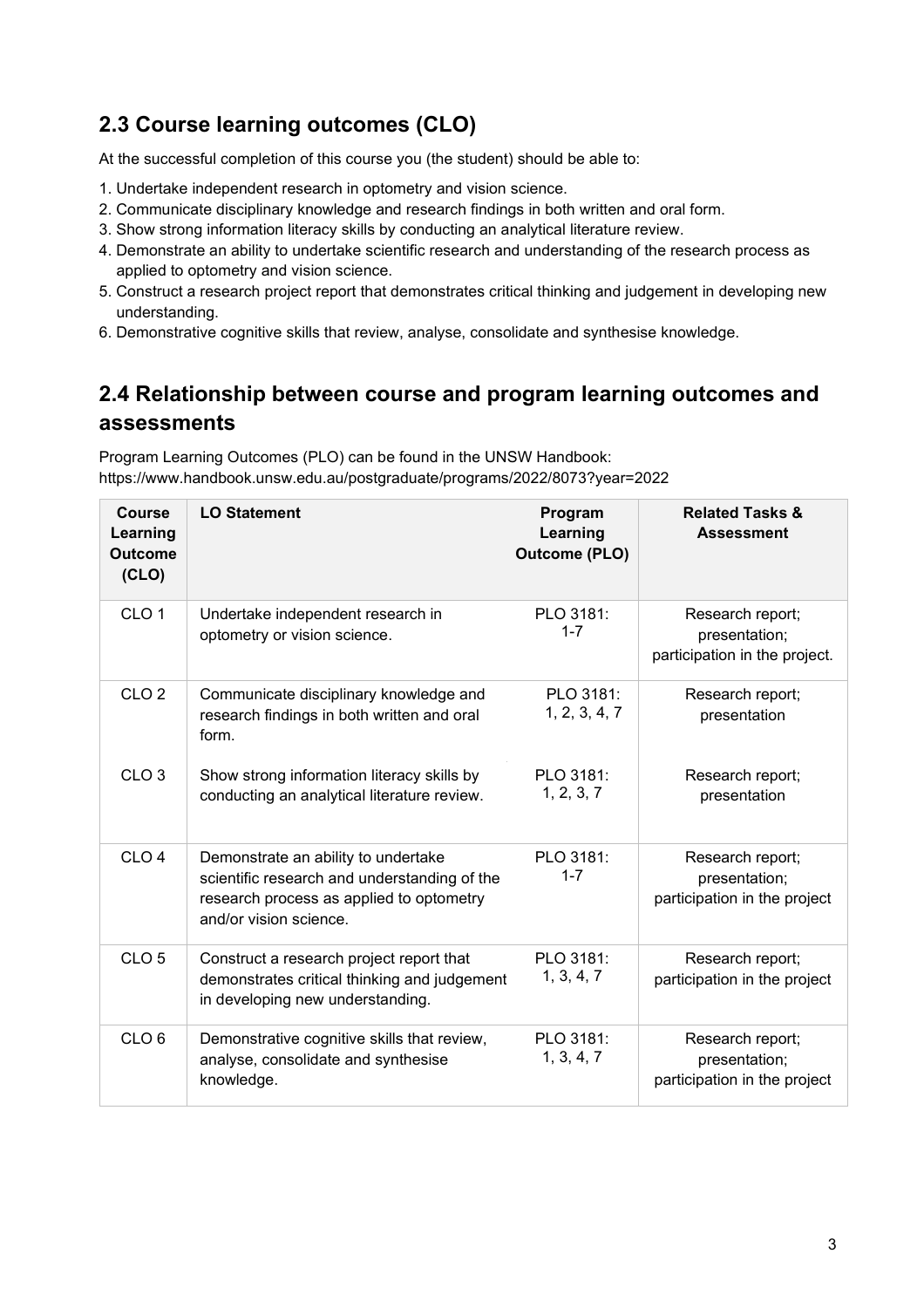### **3. Strategies and approaches to learning**

#### **3.1 Learning and teaching activities**

Teaching in this course is primarily independent learning with ongoing research supervision. This encourages you to develop the skills required for independent research inquiry.

This course involves no didactic teaching, apart from any teaching that takes place during your meetings with your supervisor(s). Teaching styles will vary between supervisors. If applicable for the research that will be undertaken, students will work with their supervisor to write and submit an ethics application to the relevant ethics committee at UNSW. Supervisors will provide feedback to students in terms of draft applications.

You will be involved in a research project, from beginning to completion. In the process, you will need to conduct literature searches and to critically consider your findings and to question the previous findings of others. While interpreting your research findings and taking into consideration previous findings, you will develop the ability and confidence to question received wisdom, and to form ideas based on your findings and prior work.

While the project is supervised, it is primarily aimed at developing self-directed learning, with an expectation that the student demonstrates substantial independence. This provides students the opportunity to engage in an ongoing project similar to 'real-world' research experiences.

The research project can include specialised techniques relevant to the chosen research area. This also includes critical thinking and problem solving ("trouble-shooting'), and evaluation and synthesis of information for scientific research communication in both oral and written forms.

You will be assessed on your understanding and consistent involvement in the research project, your ability to analyse and interpret your data, and ability to communicate your findings and answer questions. This will include a final written report, and a final research presentation at the end of the course. The final presentation will be held at the School of Optometry and Vision Science and involve academics and other postgraduate students.

The overall experience will provide guidance and training on research project design, an understanding of the ethical implications of research and procedures required, scientific and academic writing, statistics and data analysis, and effective oral communication via a final presentation.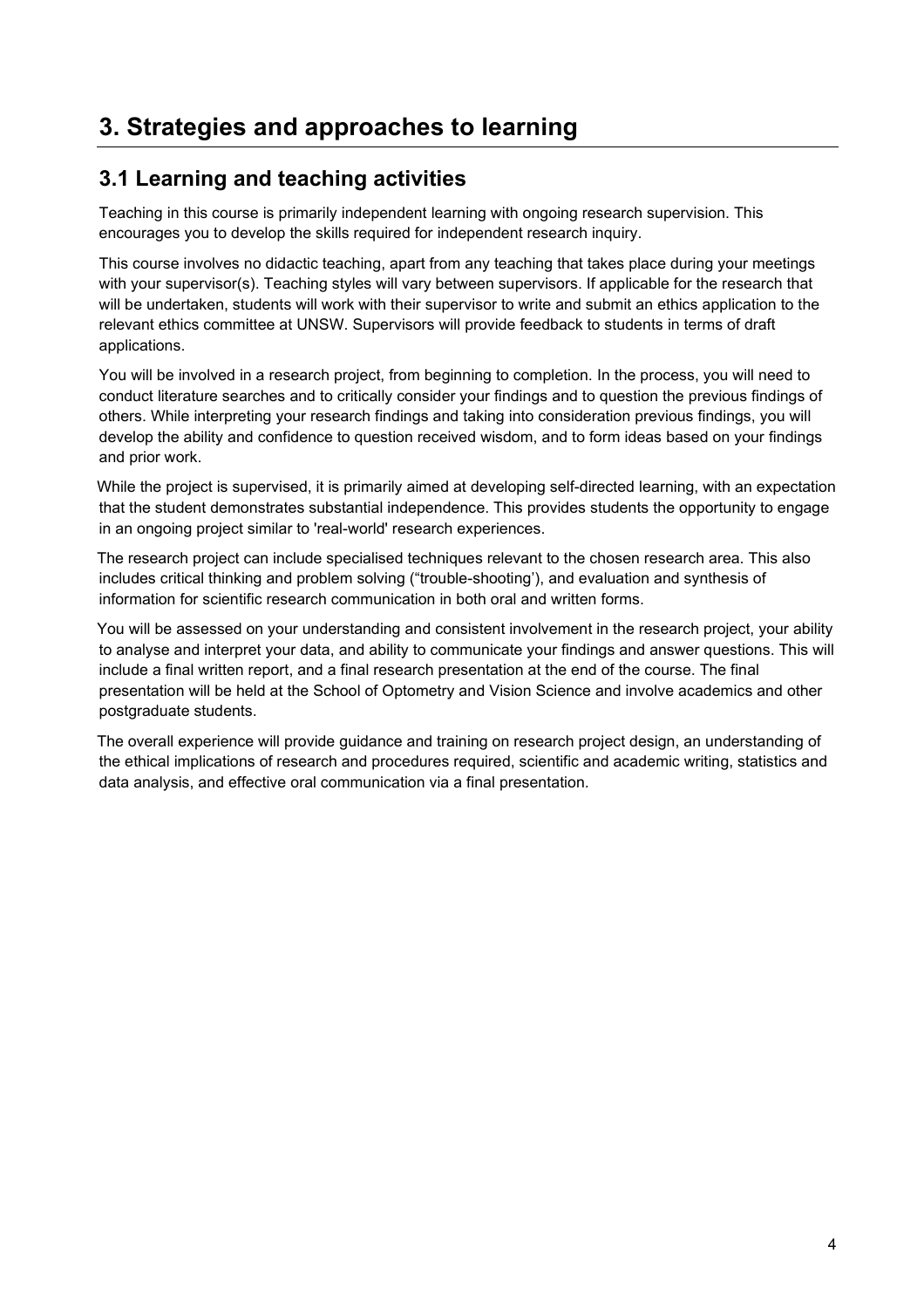## **3.2 Expectations of students**

| <b>Expectations</b> | MOptom students are expected to participate actively in their research project with                                                                                                                                                                                                                                                                                                                                                         |
|---------------------|---------------------------------------------------------------------------------------------------------------------------------------------------------------------------------------------------------------------------------------------------------------------------------------------------------------------------------------------------------------------------------------------------------------------------------------------|
| of Students         | ongoing and regular interactions with their supervisor(s), either on-line or on campus<br>(noting COVID19 restrictions). The research project extends over three terms (4UOC<br>per term). If there are any problems related to attendance at UNSW or other issues<br>please contact the Course Convenor (b.golebiowski@unsw.edu.au) and/or<br>supervisors asap. SOVS academic advice can be provided as needed<br>(m.madigan@auns.edu.au). |
|                     | The University uses email as an official form of communication for students. All<br>UNSW students have their own email account. The School of Optometry and Vision<br>Science will also make use of this form of communication.                                                                                                                                                                                                             |
|                     | It is extremely important that you know how to use your Zmail and ensure that you<br>check it regularly. You are advised to link your official UNSW email address to your<br>habitual email address (e.g. hotmail). You will miss out on vital information from the<br>School and University if you do not check your Zmail.                                                                                                                |
|                     | For more information or if you are having connection or access problems, see:                                                                                                                                                                                                                                                                                                                                                               |
|                     | <b>IT Service Centre</b>                                                                                                                                                                                                                                                                                                                                                                                                                    |
|                     | https://www.myit.unsw.edu.au/                                                                                                                                                                                                                                                                                                                                                                                                               |
|                     | Telephone: 02 9385 1333                                                                                                                                                                                                                                                                                                                                                                                                                     |
|                     | Contact Us: https://www.myit.unsw.edu.au/contact-us                                                                                                                                                                                                                                                                                                                                                                                         |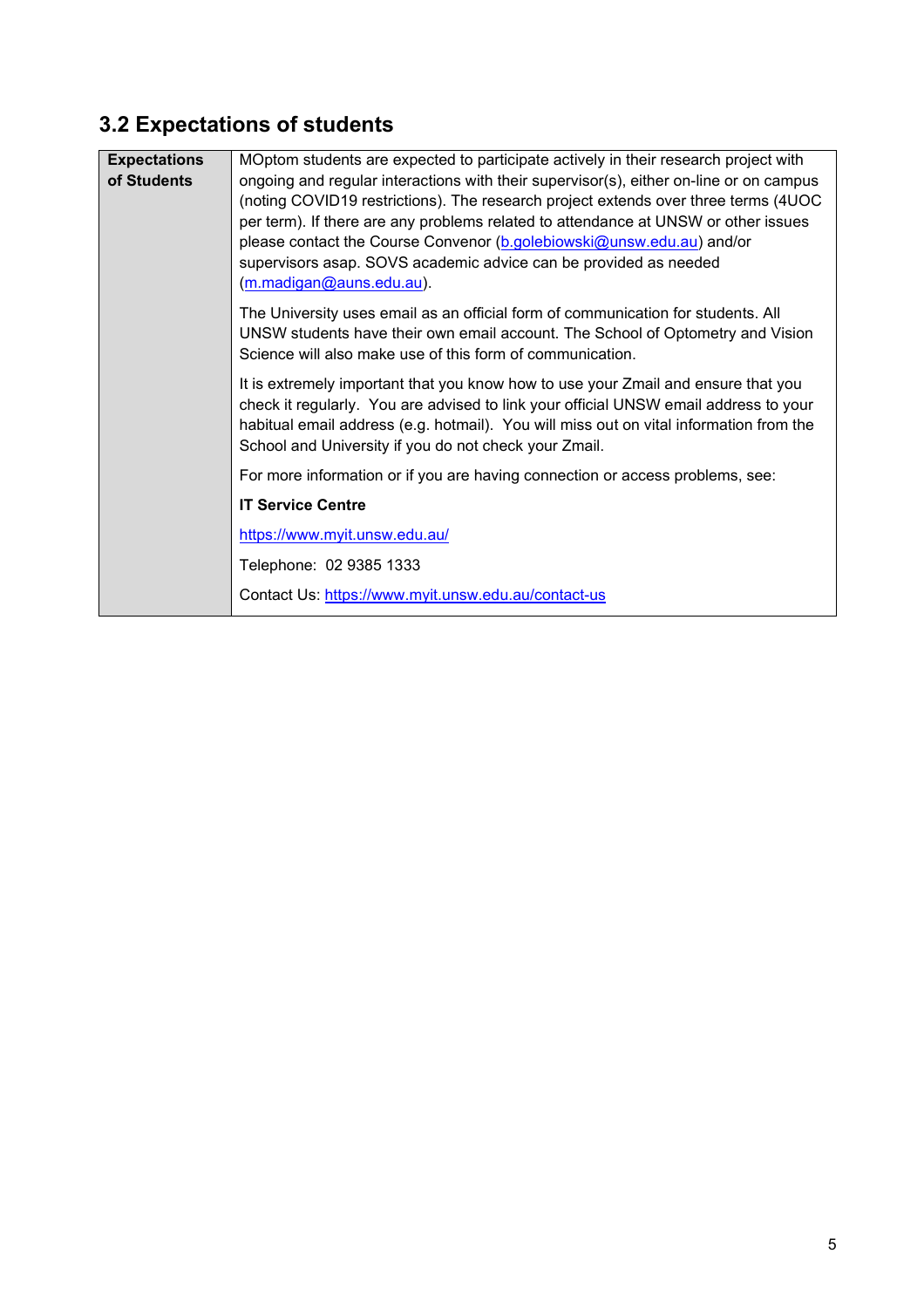

### **4. Course schedule and structure**

Some of this information is available on the *Online Handbook (*http://www.handbook.unsw.edu.au) *and the UNSW Timetable* [\(http://www.timetable.unsw.edu.au/\)](http://www.timetable.unsw.edu.au/).

| Term 1           |                                                                                                                                                |
|------------------|------------------------------------------------------------------------------------------------------------------------------------------------|
| <b>Week 1-2</b>  | Discuss projects with course convenor. Email and meet potential research supervisors,<br>agree on the research project topic with supervisor.∞ |
|                  | Set up meeting schedule with research supervisor.                                                                                              |
| <b>Week 3-10</b> | Literature search and review; refine research questions, aims and hypothesis.                                                                  |
|                  | Project planning and timelines, including dates for ethics application submission.                                                             |
|                  | Ethics application process, including aims and hypotheses, and develop research plan.                                                          |
| Week 7-10        | Finalise and submit ethics application for consideration by ethics committee or panel.                                                         |
|                  | Pilot data collection as appropriate.                                                                                                          |

| Term 2          |                                                                                                                                                                                                                                                                                                                                                  |
|-----------------|--------------------------------------------------------------------------------------------------------------------------------------------------------------------------------------------------------------------------------------------------------------------------------------------------------------------------------------------------|
| <b>Week 1-5</b> | Ethics application review and response (as required by ethics committee). Approval of ethics<br>application.<br>Recruitment of subjects (where appropriate).                                                                                                                                                                                     |
| Week 9-10       | Once ethics approved, commence data collection.<br>Begin to collate research results, and discuss results with research supervisor. Data<br>analysis, synthesis of research findings. Consider appropriate statistics, graphical<br>presentations and overview in consultation with research supervisor, and incorporate<br>supervisor feedback. |
| Week 1-10       | Continue with literature review. Start writing research report.                                                                                                                                                                                                                                                                                  |

| Term 3          |                                                                                                                                                                                                            |
|-----------------|------------------------------------------------------------------------------------------------------------------------------------------------------------------------------------------------------------|
| <b>Week 1-5</b> | Complete data collection, final data analysis and synthesis of findings.<br>Continue with writing research report incorporating literature review from Term 1 and 2.                                       |
| <b>Week 5-8</b> | Submit draft research report to supervisor and review and incorporate feedback. Note that<br>report writing should take place throughout the course but is the sole focus of the final<br>weeks of Term 3. |
| Week 9-10       | Finalise written research report and submit at end of Week 10.#<br>Prepare and review material for oral presentation in the two weeks following end of Term 3.‡                                            |

∞Communications and meetings between you and your supervisor are ongoing and should occur weekly throughout Terms 1-3; other academic staff with appropriate expertise may also be involved. The aim of these discussions is to identify main research questions and ideas and raise any concerns at a sufficiently early stage in the course, and for you to obtain feedback on your progress during the project, including on the literature review, final report and presentation.

# The final report submission should be in Week 10 of Term 3, or as arranged with your supervisor and agreed by the course convenor, PRIOR to Week 10 of Term 3. **Penalties may be imposed for late submission without a valid reason and approval.** 

‡ Oral presentations usually take place in the week following the end of Term 3, or as per discussion with supervisors and the course convenor.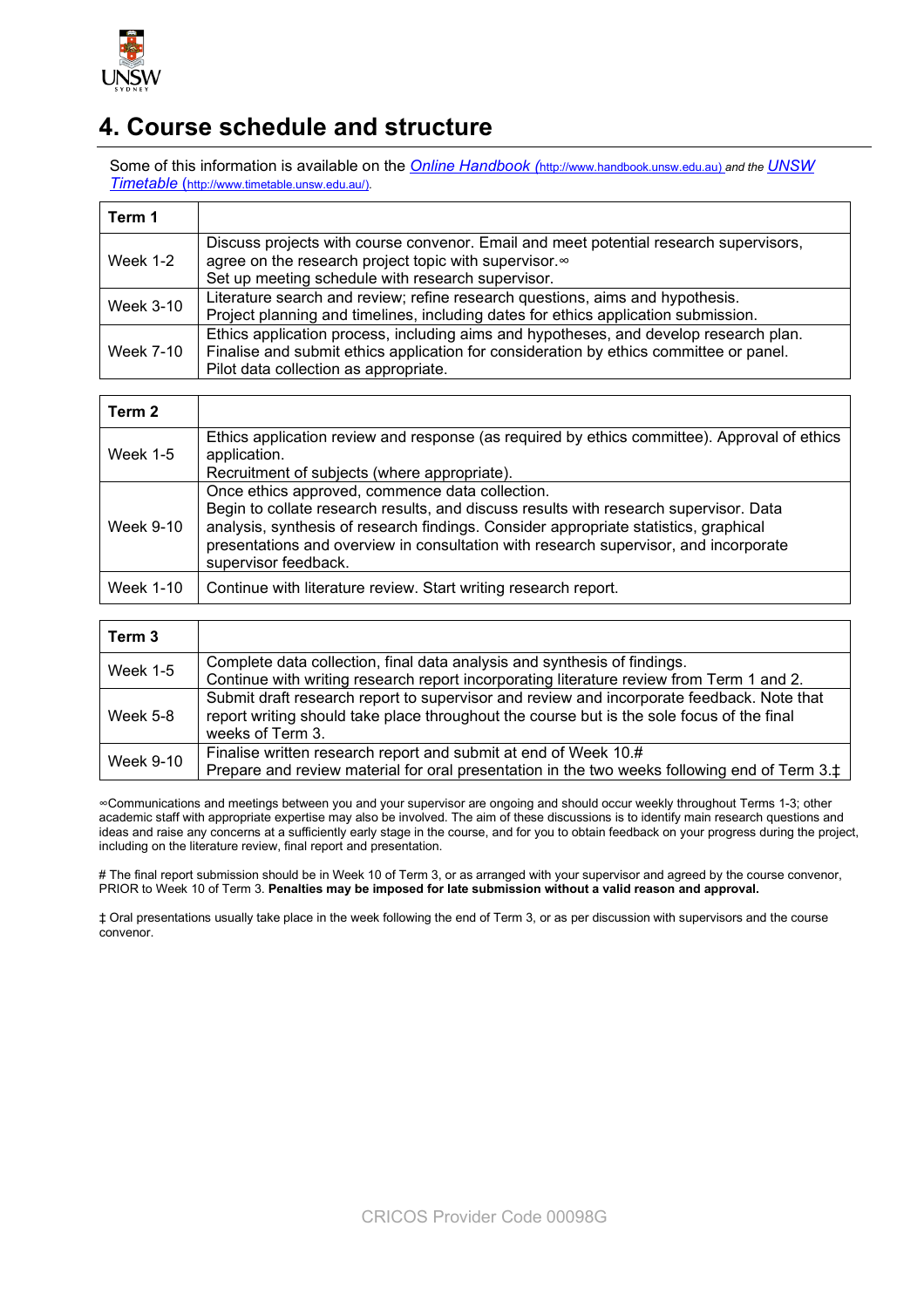## **5. Assessment**

#### **5.1 Assessment tasks**

| <b>Task</b>                | <b>Assessment Criteria</b>                                                                                                                                                                                                                                                                                                                                                                                                                                                                                                                                                                                                                                                                         | Weight | <b>Due Date</b>       |
|----------------------------|----------------------------------------------------------------------------------------------------------------------------------------------------------------------------------------------------------------------------------------------------------------------------------------------------------------------------------------------------------------------------------------------------------------------------------------------------------------------------------------------------------------------------------------------------------------------------------------------------------------------------------------------------------------------------------------------------|--------|-----------------------|
| Supervisor's<br>assessment | Overall participation mark including regular meetings with<br>research supervisor, independent review of literature and effort<br>during the course. The supervisor will provide feedback of<br>participation during and at the end of the course.                                                                                                                                                                                                                                                                                                                                                                                                                                                 | 25%    | N/A                   |
|                            | Each student will be assessed by the supervisor on the<br>following:<br>a. Quality of involvement and level of engagement in the<br>research project.<br>b. Communication and clarity of ideas - both oral and written,<br>and during meetings across all the terms.<br>c. Demonstrated comprehension of the research topic and<br>questions.<br>d. Evidence of preparation for each meeting with the research<br>supervisor.<br>e. Willingness to take initiative in meetings and in written<br>communication; frequency of contributions to the project.<br>f. Willingness to raise relevant questions and ideas, discuss<br>areas of lack of understanding, consider alternative<br>viewpoints. |        |                       |
| Written<br>report          | This major assessment will be comprised of a written report<br>submitted at end of the course encompassing a literature review<br>and the student's research including results, discussion and<br>conclusions. The report should be no longer than 10,000 words<br>and can be prepared as a journal article submission in this field<br>of research (the format will be discussed with supervisor).<br>Variations are allowed based on how the type of research is<br>usually reported. The report should generally be presented with<br>an abstract, introduction, methods, results and discussion and<br>references.                                                                             | 50%    | Week 10 of<br>Term 3* |
|                            | This report will be marked by two independent assessors in the<br>school or elsewhere (when expertise is needed). This<br>assessment is based on the following components.<br>a. Literature review showing knowledge of the topic area,<br>rationale for the research aims and question<br>b. Comprehensive details of the methods and techniques<br>applied for the research (this will reflect level of<br>understanding of the research methodology)<br>c. Content and organisation of the report, coverage of key<br><b>issues</b><br>d. Overall discussion and conclusions, including key issues in<br>the context of existing literature and any limitations of the<br>research conducted    |        |                       |
|                            | e. Correctness and appropriate use of references<br>f. Appropriate use of figures and tables, including complete<br>legends and details; overall organisation, logic and clarity of<br>the report                                                                                                                                                                                                                                                                                                                                                                                                                                                                                                  |        |                       |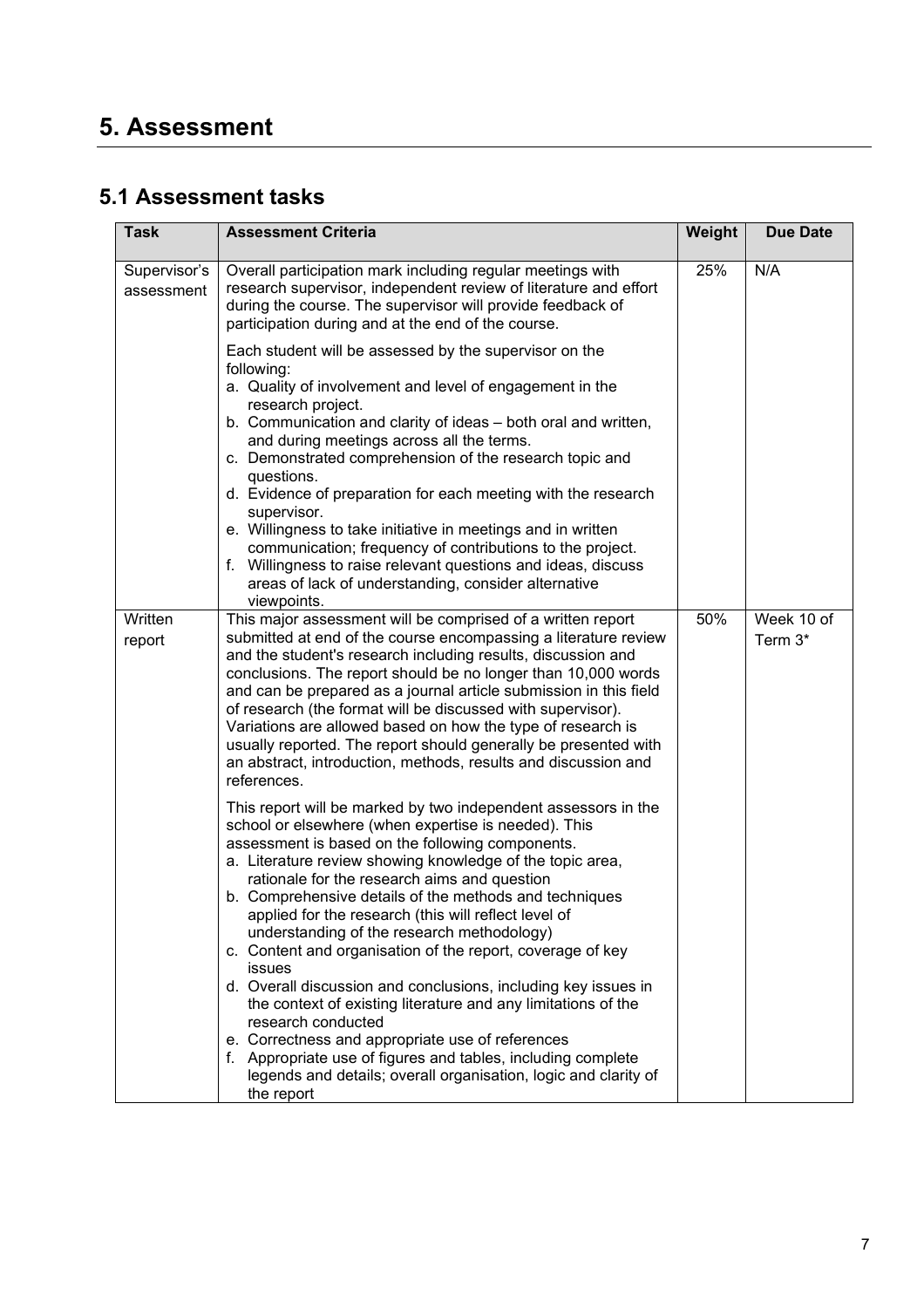| Oral<br>presentation | Oral presentations will be assessed by academics attending the<br>presentations. Feedback to the student and supervisor will be<br>provided by the convenor.                                                                            |  | During the 2<br>weeks after<br>the end of |
|----------------------|-----------------------------------------------------------------------------------------------------------------------------------------------------------------------------------------------------------------------------------------|--|-------------------------------------------|
|                      | Academic staff will assess the quality of the scientific work and<br>presentation using the following scheme:                                                                                                                           |  | Term 3#                                   |
|                      | Excellent (3)<br>Good (2) Acceptable (1)<br>Not attended (0)                                                                                                                                                                            |  |                                           |
|                      | <b>Presentation Style</b><br>Super organised effort, interesting, logical presentation, very<br>easy to follow; Well-organised, interesting, easy to follow; Mostly<br>clear and organized; No presentation                             |  |                                           |
|                      | Communication<br>Clear, engaging, easy to follow, interesting, excellent<br>engagement with audience; Clear and understandable, good<br>audience engagement; Clear and understandable; Limited<br>audience engagement; No communication |  |                                           |
|                      | Q&A<br>All questions understood and well answered with no difficulties<br>at all; Most questions understood, attempted to answers all<br>questions; Limited understanding of questions; Not present for<br>questions                    |  |                                           |
|                      | Content<br>Detailed, critically reviewed, accurate; Detailed information,<br>relevant, accurate; Most areas covered, some details missing or<br>inaccurate, No content                                                                  |  |                                           |
|                      | References<br>Excellent and extensive evidence of resources and references<br>in all areas, Good evidence of resources used in research,<br>Limited evidence of resources used for research; No resources<br>used                       |  |                                           |

\* Extensions for written reports may be requested PRIOR to end of term, with discussion and agreement from supervisor and course convenor.

^ The final report will be reviewed and marked by external examiners with relevant research experience in the area of study. The final mark will be the average of these assessments.

# Oral presentations will usually be held following the end of Term 3; this is usually in the 2 weeks after the Term 3 ends. The final mark will be the average of the marks recorded during this assessment.

#### **5.2 Assessment criteria and standards**

Please refer to table in section 5.1 above

#### **Further information**

UNSW grading system: [student.unsw.edu.au/grades](https://student.unsw.edu.au/grades) UNSW assessment policy: [Assessment Policy](https://www.gs.unsw.edu.au/policy/documents/assessmentpolicy.pdf) UNSW assessment information: [student.unsw.edu.au/assessment](https://student.unsw.edu.au/assessment)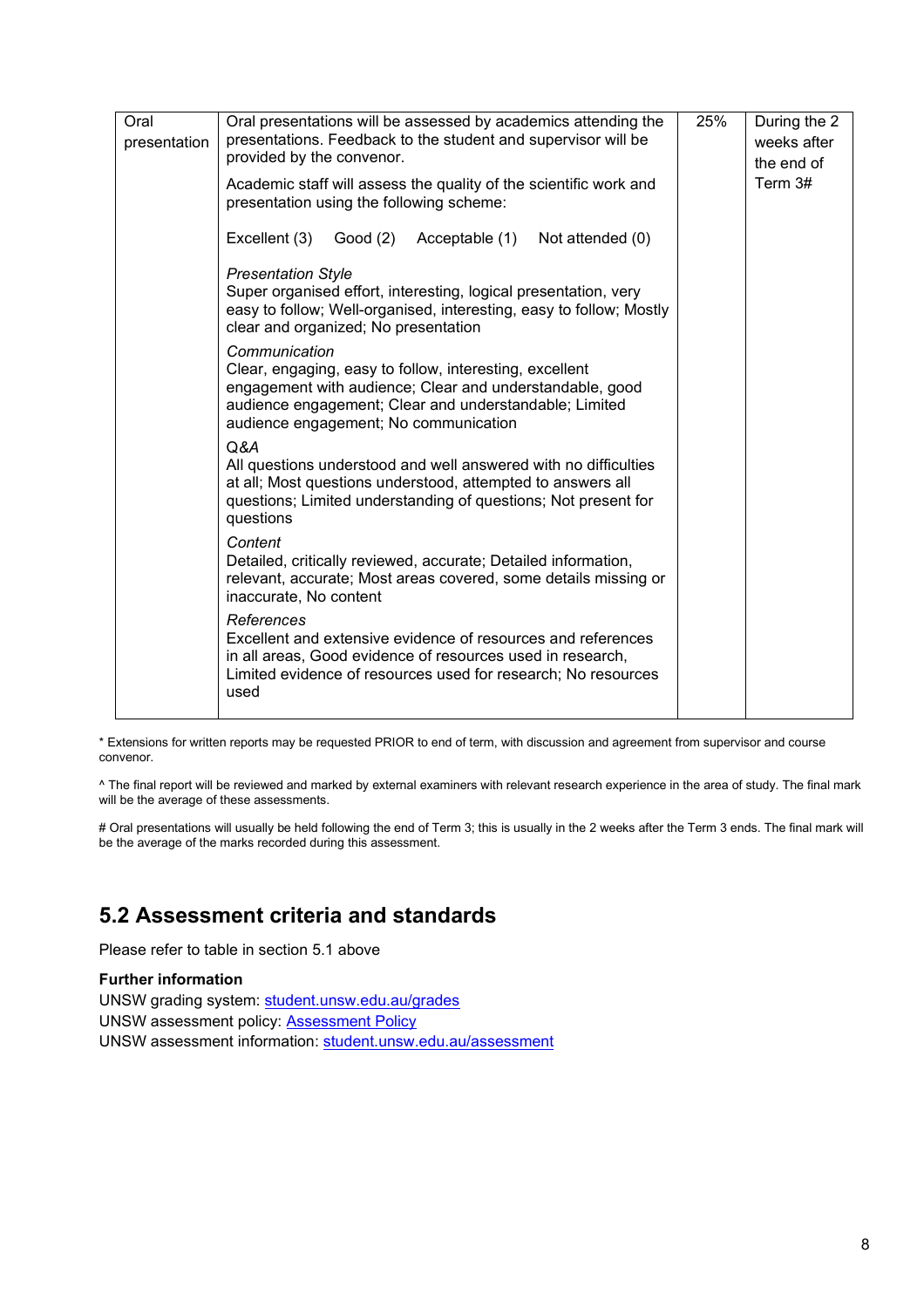### **5.3 Submission of assessment tasks**

| <b>Assessment</b><br><b>Submissions</b>    | Where appropriate, assessments should be submitted via Moodle (electronic submission) or by<br>email as agreed, to your supervisor or course convenor.                                                                                                                                                                                                                                                                                                                                                                                                                                                                                                                                                                                                                                                                                          |
|--------------------------------------------|-------------------------------------------------------------------------------------------------------------------------------------------------------------------------------------------------------------------------------------------------------------------------------------------------------------------------------------------------------------------------------------------------------------------------------------------------------------------------------------------------------------------------------------------------------------------------------------------------------------------------------------------------------------------------------------------------------------------------------------------------------------------------------------------------------------------------------------------------|
|                                            | This may include completed laboratory reports and logs which should be<br>scanned/photographed and submitted via Moodle.                                                                                                                                                                                                                                                                                                                                                                                                                                                                                                                                                                                                                                                                                                                        |
|                                            | The School Policy on Submission of Assessments (including penalties for late assessments)<br>are available from the School office (RMB3.003) and the School website at:<br>https://www.optometry.unsw.edu.au/study/undergraduate-degrees/important-information-and-<br>policies                                                                                                                                                                                                                                                                                                                                                                                                                                                                                                                                                                 |
| <b>Assessment</b>                          | <b>SPECIAL CONSIDERATION</b>                                                                                                                                                                                                                                                                                                                                                                                                                                                                                                                                                                                                                                                                                                                                                                                                                    |
| <b>Procedures</b>                          | On some occasions, sickness, misadventure or other circumstances beyond your control                                                                                                                                                                                                                                                                                                                                                                                                                                                                                                                                                                                                                                                                                                                                                            |
| <b>UNSW</b><br><b>Assessment</b><br>Policy | may prevent you from completing a course requirement, such as attending a formal end of<br>semester examination. In these cases you may apply for Special Consideration. UNSW<br>operates under a Fit to Sit/ Submit rule for all assessments. If a student wishes to<br>submit an application for special consideration for an exam or assessment, the<br>application must be submitted prior to the start of the exam or before an assessment<br>is submitted. If a student sits the exam/ submits an assignment, they are declaring<br>themselves well enough to do so. The application must be made via Online Services in<br>myUNSW. Log into myUNSW and go to My Student Profile tab > My Student Services ><br>Online Services > Special Consideration and attach student's supporting documentation<br>(such as a medical certificate). |
|                                            | <b>CHRONIC ISSUES AND PRE-EXISTING CONDITIONS</b><br>If you have chronic issues and pre-existing conditions, we recommend you apply for<br>Educational adjustments for disability support through Disability Services.                                                                                                                                                                                                                                                                                                                                                                                                                                                                                                                                                                                                                          |
|                                            | Register for Equitable Learning Support (formerly Disability Support Services) at<br>https://student.unsw.edu.au/els/register                                                                                                                                                                                                                                                                                                                                                                                                                                                                                                                                                                                                                                                                                                                   |

### **5.4. Feedback on assessment**

| <b>Task</b>                | Feedback                                                             |                                                                      |                                                                                  |  |
|----------------------------|----------------------------------------------------------------------|----------------------------------------------------------------------|----------------------------------------------------------------------------------|--|
|                            | <b>WHO</b>                                                           | <b>WHEN</b>                                                          | <b>HOW</b>                                                                       |  |
| Supervisor's<br>assessment | Research Supervisor(s)                                               | Regularly throughout<br>course duration and at<br>course completion. | Verbal discussions.                                                              |  |
| Written report             | Two external assessors<br>with appropriate research<br>experience. ^ | At course completion                                                 | Written comments.                                                                |  |
| Oral presentation          | Academic or visiting staff in<br>attendance.                         | At course completion                                                 | Verbal discussion with<br>supervisor and with course<br>convenor if appropriate. |  |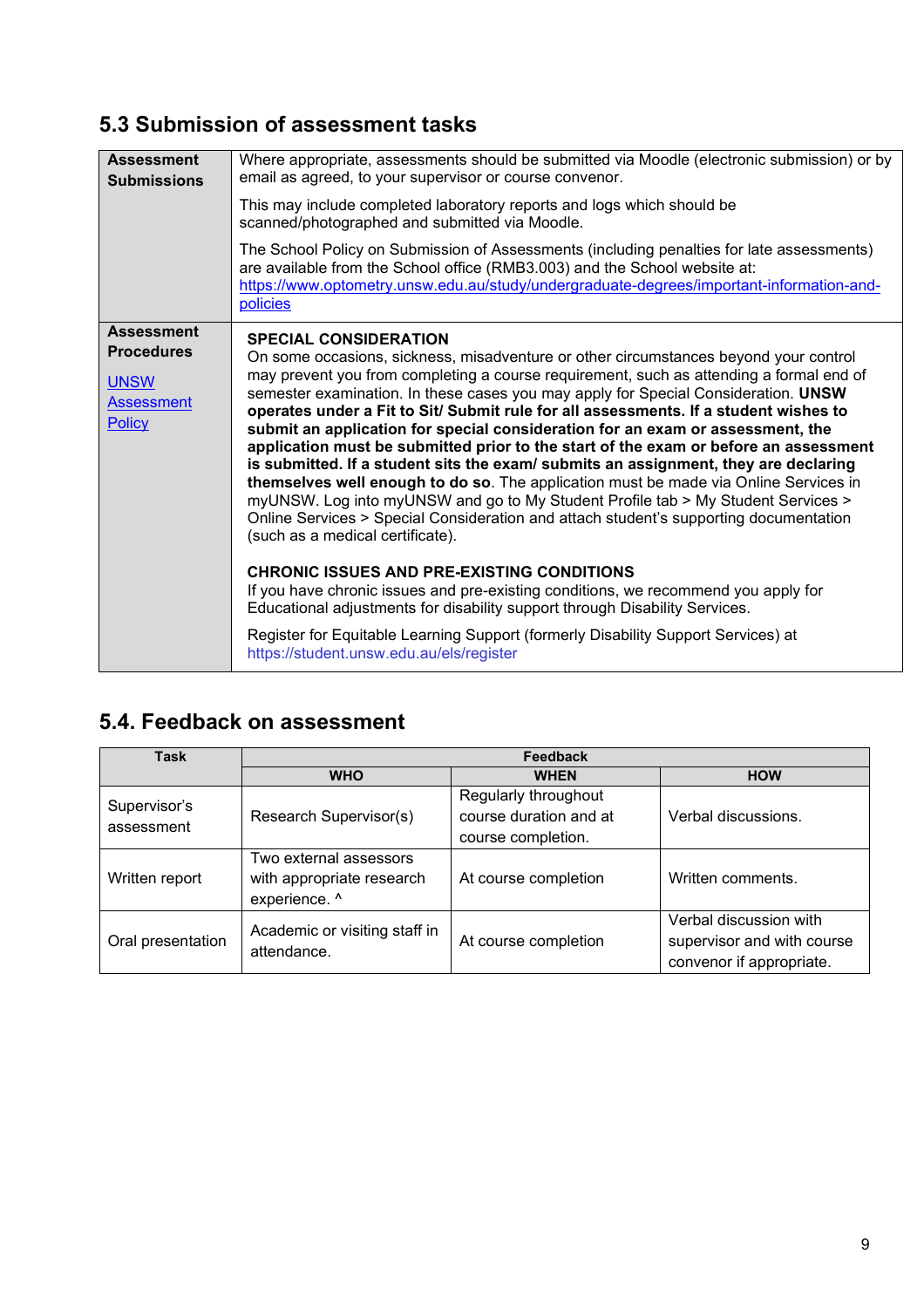## **6. Academic integrity, referencing and plagiarism**

**Referencing** is a way of acknowledging the sources of information that you use to research your assignments. You need to provide a reference whenever you draw on someone else's words, ideas or research. Not referencing other people's work can constitute plagiarism.

Further information about referencing styles can be located at [student.unsw.edu.au/referencing](https://student.unsw.edu.au/referencing)

**Academic integrity** is fundamental to success at university. Academic integrity can be defined as a commitment to six fundamental values in academic pursuits**:** honesty, trust, fairness, respect, responsibility and courage. <sup>1</sup> At UNSW, this means that your work must be your own, and others' ideas should be appropriately acknowledged. If you don't follow these rules, plagiarism may be detected in your work.

Further information about academic integrity and **plagiarism** can be located at:

- The *Current Students* site [student.unsw.edu.au/plagiarism](https://student.unsw.edu.au/plagiarism)*,* and
- The *ELISE* training site [subjectguides.library.unsw.edu.au/elise](http://subjectguides.library.unsw.edu.au/elise)

The *Conduct and Integrity Unit* provides further resources to assist you to understand your conduct obligations as a student: [student.unsw.edu.au/conduct.](https://student.unsw.edu.au/conduct)

1International Center for Academic Integrity, 'The Fundamental Values of Academic Integrity', T. Fishman (ed), Clemson University, 2013.

### **7. Readings and resources**

Please consult with research supervisor.

### **8. Administrative matters**

#### **Required Equipment, Training and Enabling Skills**

| <b>Equipment Required</b>                                                     | This is research project-dependent and specific to, and co-ordinated by the<br>research supervisor in consultation with the student. The Course Convenor<br>may also provide guidance as needed.<br>For ALL laboratory-based projects, once appropriate training is satisfactorily<br>completed, personal protection equipment (PPE) including lab coat and safety<br>glasses will be required, and enclosed shoes are to be worn at all times for<br>laboratory work. |
|-------------------------------------------------------------------------------|------------------------------------------------------------------------------------------------------------------------------------------------------------------------------------------------------------------------------------------------------------------------------------------------------------------------------------------------------------------------------------------------------------------------------------------------------------------------|
| <b>Enabling Skills Training</b><br><b>Required to Complete</b><br>this Course | This is research project-dependent and specific to, and co-ordinated by the<br>research supervisor in consultation with the student. The Course Convenor<br>may also provide guidance as needed.                                                                                                                                                                                                                                                                       |
|                                                                               | Those with limited English skills (relating to writing, oral delivery, grammar,<br>expression) are encouraged to visit the Learning Centre for help as often and<br>as soon as possible. Assistance via UNSW Library is also available.                                                                                                                                                                                                                                |
|                                                                               | For ALL laboratory-based projects, appropriate training may need to be<br>satisfactorily completed (eg PC2 training) to access and use laboratories.                                                                                                                                                                                                                                                                                                                   |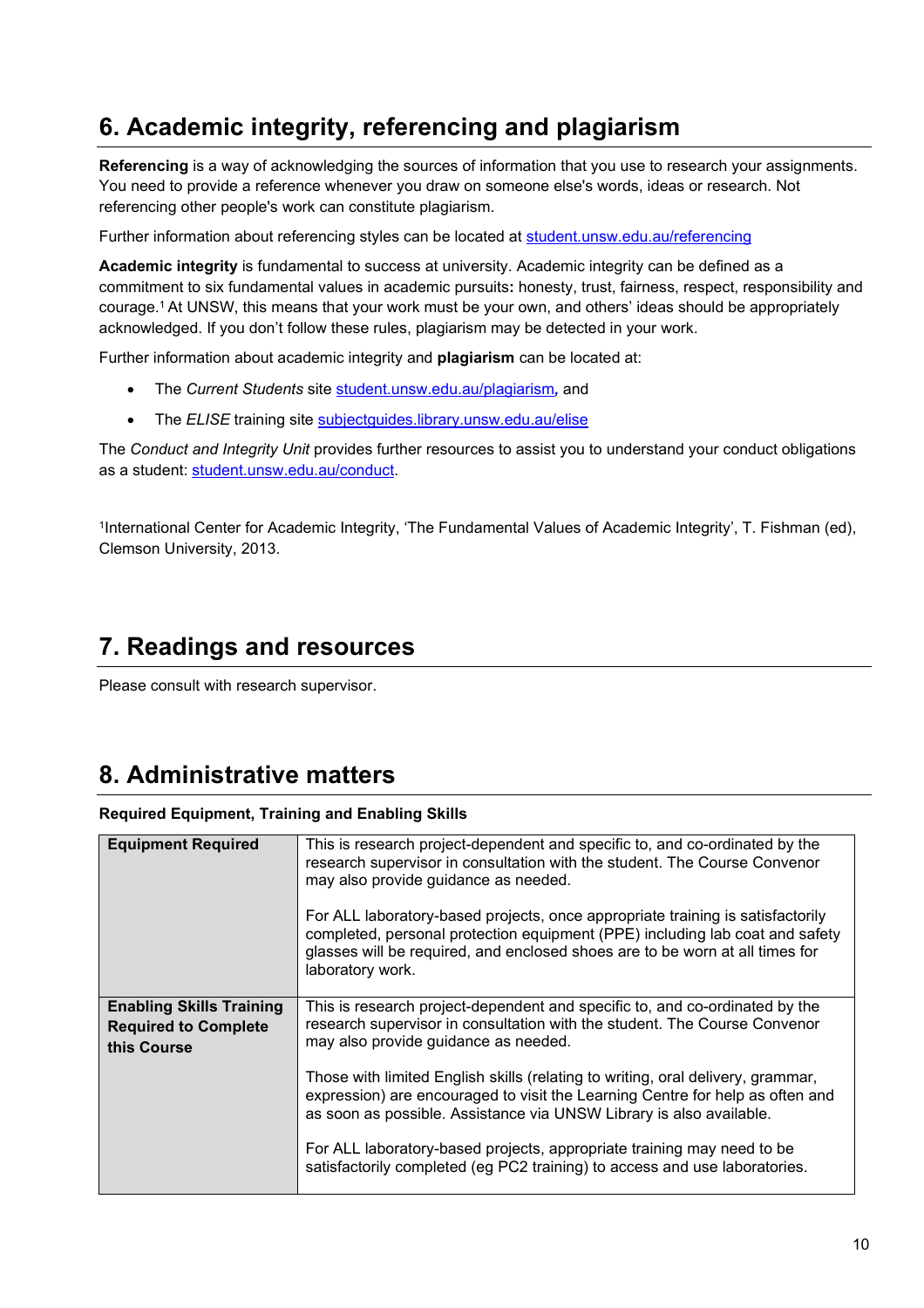#### **Course Evaluation and Development**

Student feedback is gathered periodically by various means. Such feedback is considered carefully with a view to acting on it constructively wherever possible. This course outline conveys how feedback has helped shape and develop this course.

| <b>Mechanisms of Review</b>                                   | <b>Last Review Date</b>                                                                                                                                                                                               | <b>Comments or Changes</b><br><b>Resulting from Reviews</b> |
|---------------------------------------------------------------|-----------------------------------------------------------------------------------------------------------------------------------------------------------------------------------------------------------------------|-------------------------------------------------------------|
| <b>Major Course Review</b>                                    | Reviewed as part of the change to BVisSci +<br>MClinOptom and also as part of the Academic Program<br>Review for the Master of Optometry (8073) and<br>Graduate Certificate in Optometry (7435) conducted in<br>2019. | n/a                                                         |
| myExperience<br>https://teaching.unsw.ed<br>u.au/myexperience | n/a due to low enrolment numbers.                                                                                                                                                                                     | n/a                                                         |

#### **Other**

| <b>Work Health and</b><br><b>Safety</b>                                 | Information on relevant Occupational Health and Safety policies and expectations<br>both at UNSW and if there are any School specific requirements.                                                                                                                                                                                                                                                                                                                                                                                                                                                                                                                                                                                                                                                                                                                                                       |                                                                                               |                                                                                      |  |
|-------------------------------------------------------------------------|-----------------------------------------------------------------------------------------------------------------------------------------------------------------------------------------------------------------------------------------------------------------------------------------------------------------------------------------------------------------------------------------------------------------------------------------------------------------------------------------------------------------------------------------------------------------------------------------------------------------------------------------------------------------------------------------------------------------------------------------------------------------------------------------------------------------------------------------------------------------------------------------------------------|-----------------------------------------------------------------------------------------------|--------------------------------------------------------------------------------------|--|
| https://www.safety.unsw<br>.edu.au/staff-student-<br>resources/students | Information on relevant policies and expectations is provided during General<br>Safety Induction training. A copy of the Induction booklet distributed at this<br>training is available from the School of Optometry and Vision Science office<br>(RMB3.003) and the School website at:<br>https://www.optometry.unsw.edu.au/about/information-and-policies/work-health-<br>and-safety                                                                                                                                                                                                                                                                                                                                                                                                                                                                                                                    |                                                                                               |                                                                                      |  |
| <b>Equity and Diversity</b>                                             | Those students who have a disability or are dealing with personal circumstances<br>that affect their study that requires some adjustment in their teaching or learning<br>environment are encouraged to discuss their study needs with the course<br>Convenor prior to, or at the commencement of, their course, or with the Equity<br>Officer (Disability) in the Equitable Learning Services (formerly Disability Support<br>Services). Appointments with Equitable Learning Services are now being offered<br>as video, phone and in person at the Kensington Campus. Contact ELS via Email:<br>els@unsw.edu.au or https://student.unsw.edu.au/els<br>Issues to be discussed may include access to materials, signers or note-takers,<br>the provision of services and additional exam and assessment arrangements.<br>Early notification is essential to enable any necessary adjustments to be made. |                                                                                               |                                                                                      |  |
| <b>Student Complaint</b>                                                | <b>School Contact</b>                                                                                                                                                                                                                                                                                                                                                                                                                                                                                                                                                                                                                                                                                                                                                                                                                                                                                     | <b>Faculty Contact</b>                                                                        | <b>University Contact</b>                                                            |  |
| <b>Procedure</b><br>https://student.unsw.edu<br>.au/complaint           | A/Prof Sieu Khuu,<br><b>School of Optometry</b><br>and Vision Science<br>Tel: +61 2 9385 4620                                                                                                                                                                                                                                                                                                                                                                                                                                                                                                                                                                                                                                                                                                                                                                                                             | Professor Gary Velan,<br>Senior Vice Dean,<br>Education,<br>Faculty of Medicine and<br>Health | <b>Student Conduct and</b><br>Integrity Unit,<br><b>UNSW</b><br>Tel: +61 2 9385 8515 |  |
|                                                                         | Email:<br>s.khuu@unsw.edu.au                                                                                                                                                                                                                                                                                                                                                                                                                                                                                                                                                                                                                                                                                                                                                                                                                                                                              | Tel: +61 2 9385 1278<br>Email:<br>g.velan@unsw.edu.au                                         | Email:<br>studentconduct@unsw.edu.<br>au                                             |  |